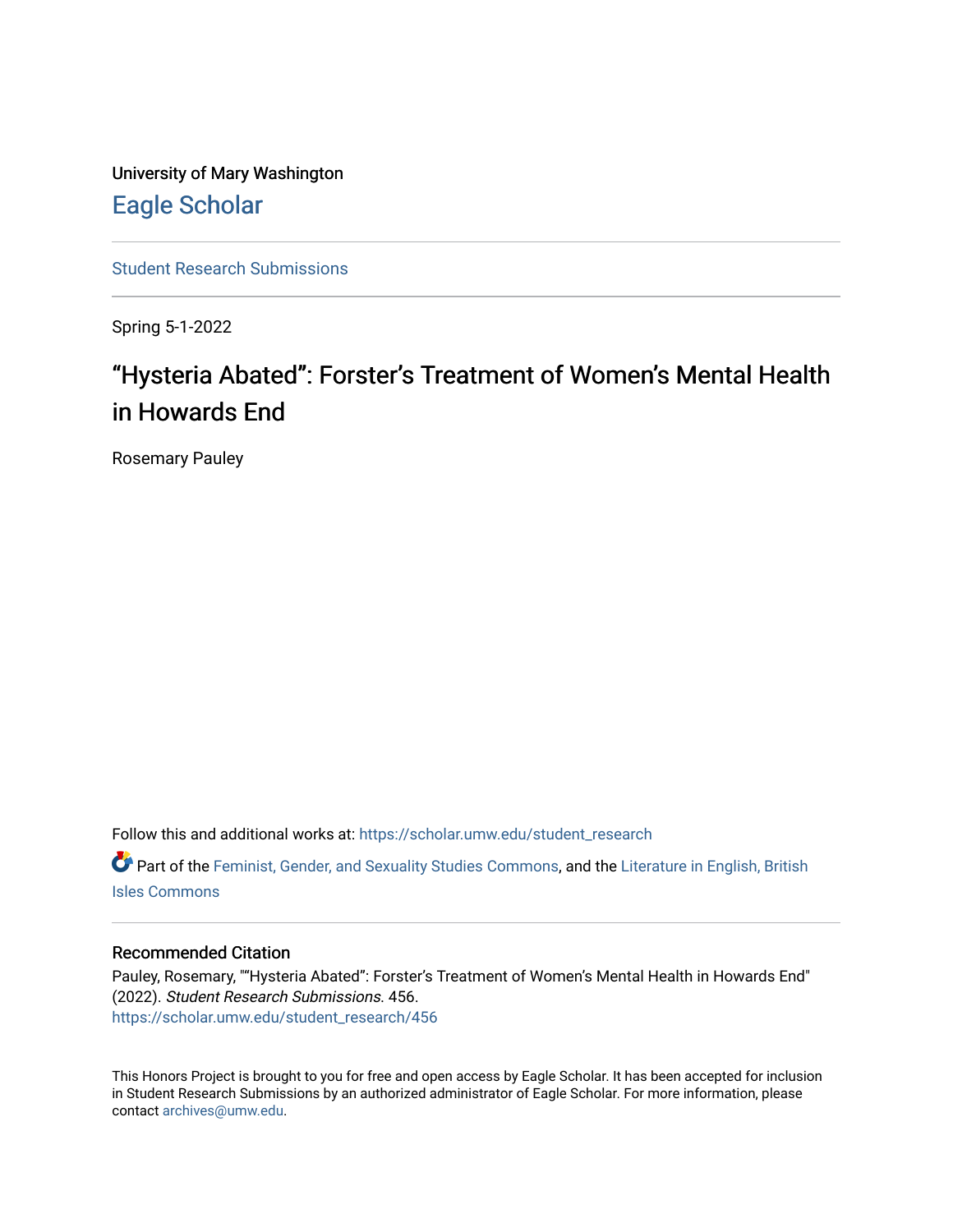Rosemary Pauley

Dr. Haffey

ENGL 449T

22 November 2021

## Word Count: 3537

"Hysteria Abated": Forster's Treatment of Women's Mental Health in *Howards End* In E. M. Forster's popular novel *Howards End*, multiple female characters are forced to interact with harmful stereotypes surrounding their mental health. These notions particularly center around the idea of 'hysteria' and the connotation the term held during the 19th and early 20th centuries. In the way that he portrays his characters and their actions, Forster demonstrates his awareness of societal stereotypes and judgment, clearly displaying them to his readers with the option for questioning and critique. While Forster's treatment of his female characters' mental health perpetuates negative and sexist attitudes and beliefs, *Howards End* also offers the possibility for critiquing these attitudes and resisting traditional ideas of hysteria and feminine mental weakness.

The term 'hysteria' actually comes from the Greek word for 'uterus,' ultimately gendering the disorder from the very beginning of its creation. Using such a "woman-specific" term has perpetually placed the feminine psyche as weak and highly perceptible to affliction (Garvey 222). In the 19th century, the notion that not the uterus but the brain could be the "primary location of hysteria in the female body" became widely accepted (Koerber 47). This idea of hysteria's connection to psychology opened the door for many people to start seeking treatments for their suffering. It became possible for both men and women to be diagnosed with hysteria, but the misogynistic belief that women's inherent inferiority and tendency towards irrational behavior left the likelihood of a man's diagnosis rather slim unless he presented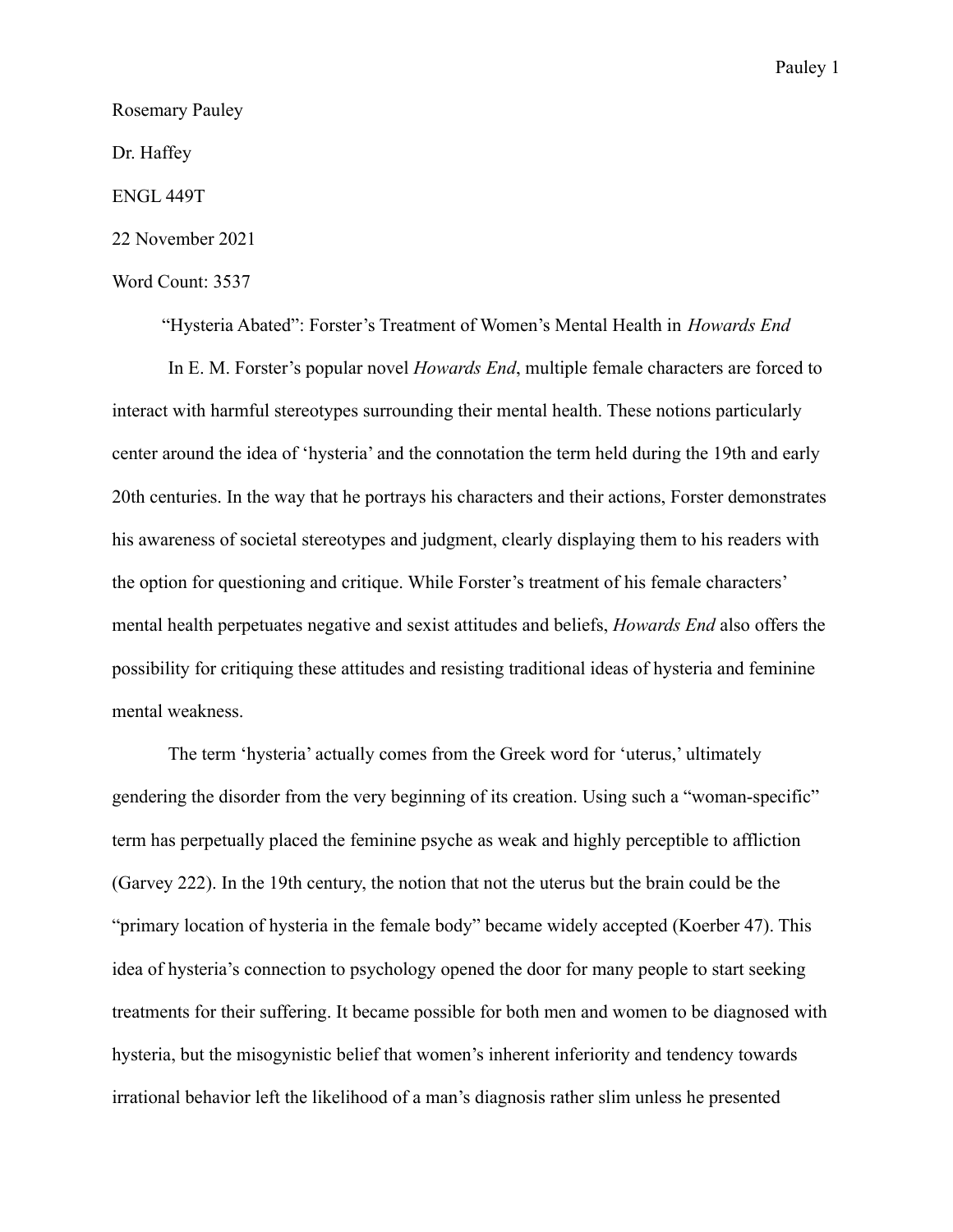traditionally "feminine features" (Kang 32). Often characterized by "emotional disturbance" and nerves, hysteria was recognized in this time period as a kind of neurosis, which is essentially a milder form of mental illness than psychosis (Garvey 223-224). While the condition was technically a diagnosable illness, stigmas surrounding mental illness and women in general often did not allow those suffering from the disorder to receive the care necessary for their wellbeing. Receiving treatment or diagnosis was not only unfulfilling to the patients but was also accompanied by harsh stigmas that resulted in women being disrespected outcasts. It also seemed that "The hysterical woman came increasingly to be seen as a menace to society, starting with her immediate family and extending to the larger social system in which she lived" (Koerber 48).

Like many actual women living during the 19th century, this attitude towards hysterical women holds true in Forster's own female characters as they are perceived negatively or as burdens by other characters in *Howards End*.

While there are many instances of Forster creating hysterical female characters in *Howards End*, one may as well begin with Helen Schlegel. According to Kim Stone, author of *Recovering the Lone Mother: Howards End as Aesthetic Anodyne*, Helen, known to be politically bold and widely regarded as a feminist character, falls victim to the stereotype of a hysterical woman (44). She becomes particularly noticeable as emotional or mentally troubled later in the novel, especially before she reveals that she is pregnant. In thinking about her sister's recent actions and correspondence, Margaret comments that "there was almost a taint of madness" in Helen (Forster Ch 34). Worried about her sister, Margaret turns to her husband, Henry Wilcox, for assistance and consolation. Instead of offering reassurance though, Henry decides that if Helen is acting in such a worrisome way, she must be 'mad' and needs a doctor to confront and treat her. There is a discussion surrounding Henry's use of the word 'mad,' as Margaret insisted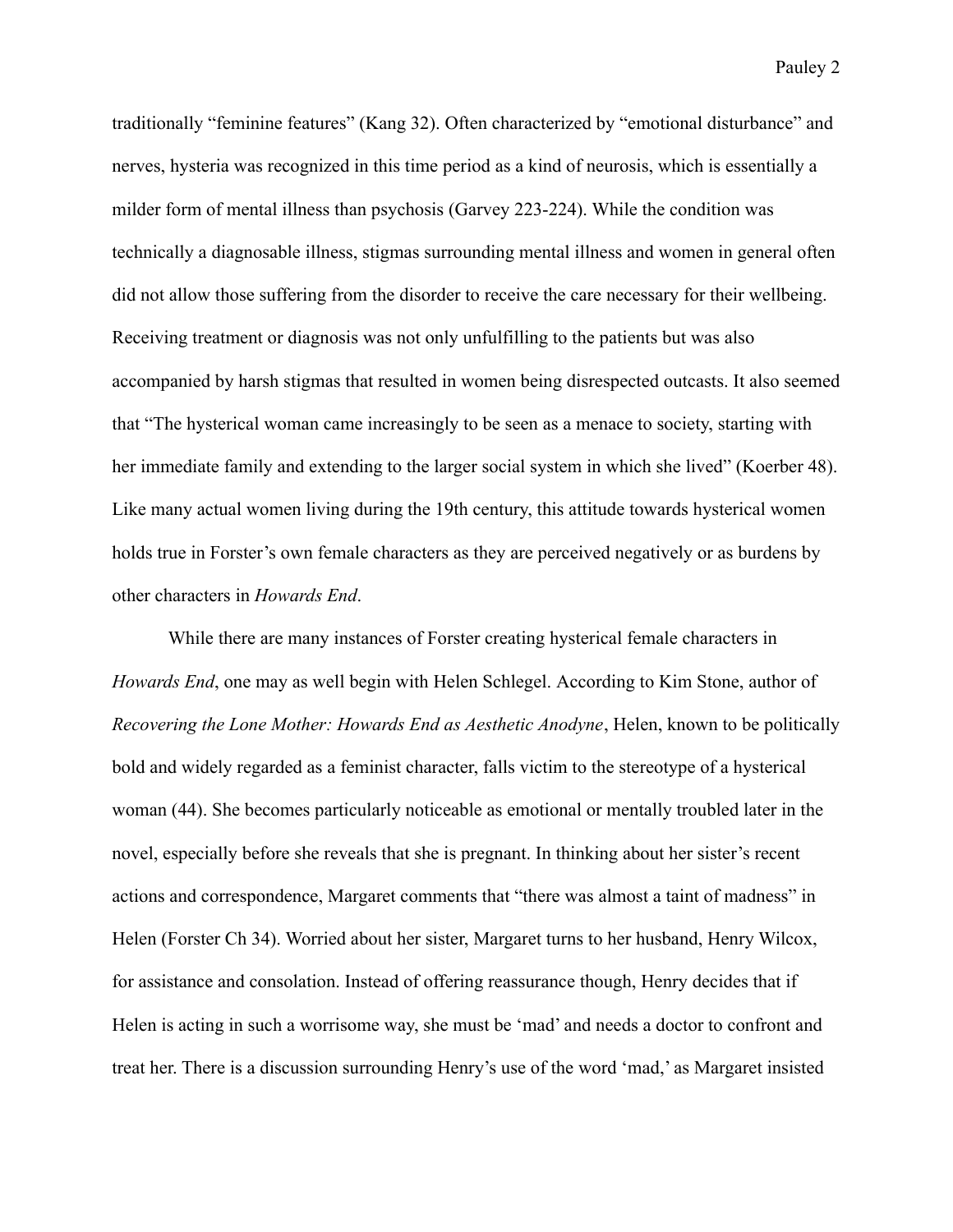that her sister was just unwell and that "'mad' is too terrible a word" to use (Forster Ch 34). Here, the stigma surrounding 'madness' and mental illness is quite clear in that Margaret does not even want the term associated with her sister. She seems unwilling to allow for the possibility that her sister might really need mental health medical attention, despite directly stating that she was "not well" (Forster Ch 34). Here, the debate around the vocabulary of mental illness divides the female characters from Henry and the male perspective. The risk of being perceived as a hysterical woman is regarded to such a high extent that Margaret does not even want the thought to cross a man's mind. If Helen were to be deemed hysterical or mentally ill, author Mei-ling Chao argues that she would surely be considered a "fallen maiden who is to be shunned," as her mental health does not fit into the role that a beautiful young woman was supposed to play in the 18th and early 19th centuries (132). The use of terms like 'mad' when referring to women in the novel suggests to readers that being categorized with that kind of language is inherently negative and shameful. As Chao argued, a woman who was considered hysterical was also expected to feel ashamed of their reputation. This is true of Helen's situation, as her pregnancy only makes her even more susceptible to negative and offensive stereotypes, connecting her alleged 'hysteria' even more to the fact that she is a woman and can be judged for her actions based on her gender.

As such a bold and progressive woman, Helen was sure to face prejudices from men even without calling her mental health into question. Many scholars within the field of Forster do not hesitate to acknowledge this aspect of her character, but Kim Stone argues that Forster's connection between Helen's character and her liberal ideologies potentially "codes these political actions as a form of mental illness" (Stone 56). Because Helen is so outspoken and passionate, it would be easy for male figures to silence her with rumors of 'madness;' the power of a woman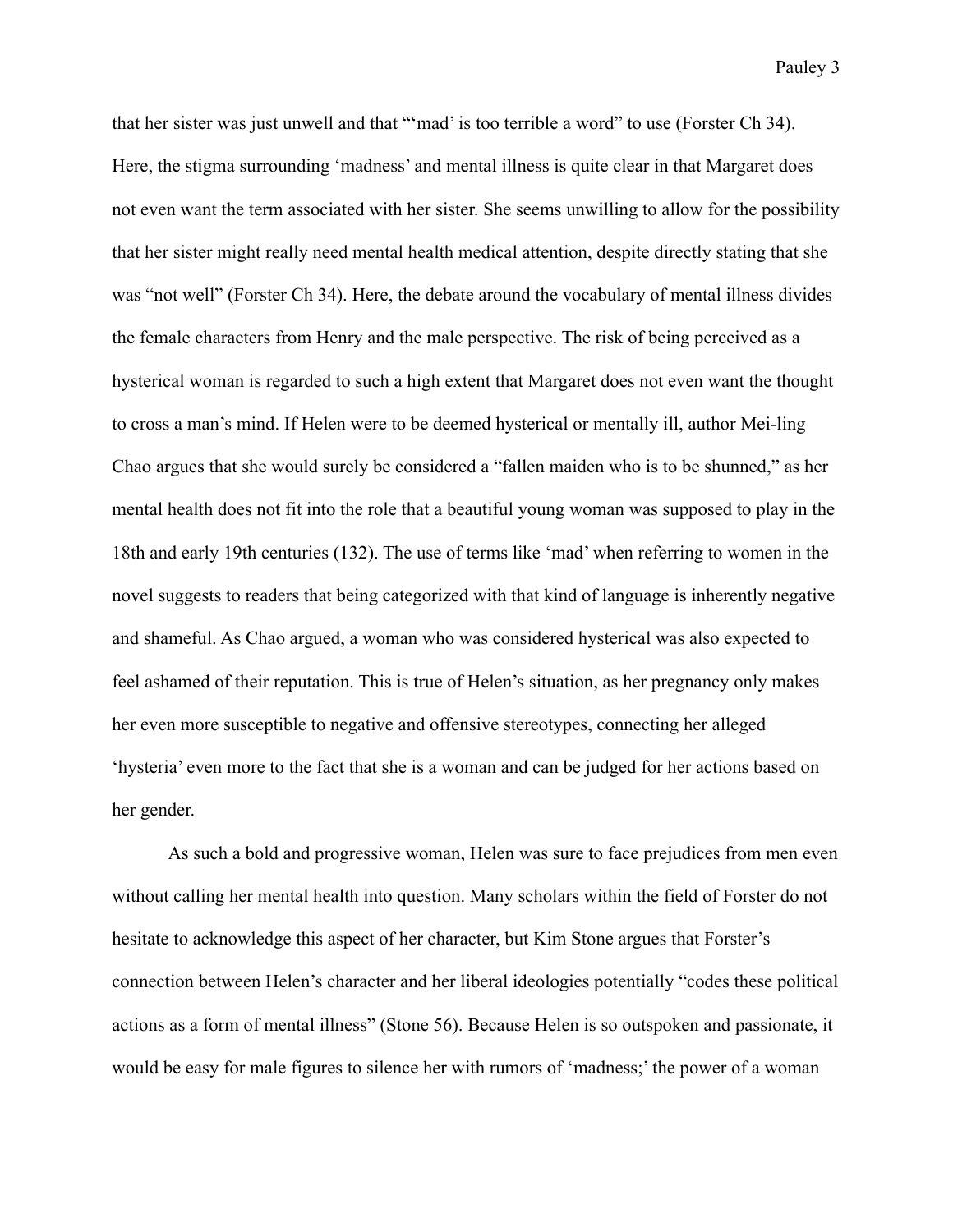would be diminished if she was thought to be hysterical. This kind of power dynamic does occur in the novel, as when Helen is in an argument with Margaret, she was "checked… and her hysteria abated" (Forster Ch 26). Margaret is far more conscious of the reputation hysteria holds in their society. In this sense, it seems to be more about male perception than actual female fact when it comes to dealing with the treatment of mental health. This further suggests that the connotation of 'hysteria' is misogynistic. Women are forced into boxes created by men; their fates depend on the standards set and enforced by men who have no real credibility. This is reflected in the way that Helen is regarded by the Wilcox men, as "the male characters, especially Henry Wilcox, are the key decision‐makers, while the female ones have to be subject to their decisions" (Chao 131). A loud and strong-willed woman posed entirely too large of a threat against the patriarchy, giving men the opportunity to declare women as 'mad' whenever they saw fit. Margaret seems to come to this realization once she hears Henry's displeasure and intense concern with Helen's mental wellbeing. She comes to the conclusion that she must be on the protective side of her potentially 'mad' sister against the men, like Henry, who find hysteria problematic, ultimately stating that "they would be mad together if the world chose to consider them so" (Forster Ch 35). Margaret's statement here is quite plausible in that a doctor would probably not hesitate to lock her and her sister up at the word of Henry Wilcox. It would only take a somewhat powerful man's word to deem her hysterical and therefore dangerous to society. The use of this plot point could be an attempt on Forster's behalf to point out the absurdity of the situation regarding women's mental health. The novel seems to be self-aware in that Margaret blatantly states the likelihood that a woman defending another supposedly hysterical woman will be branded in the same way.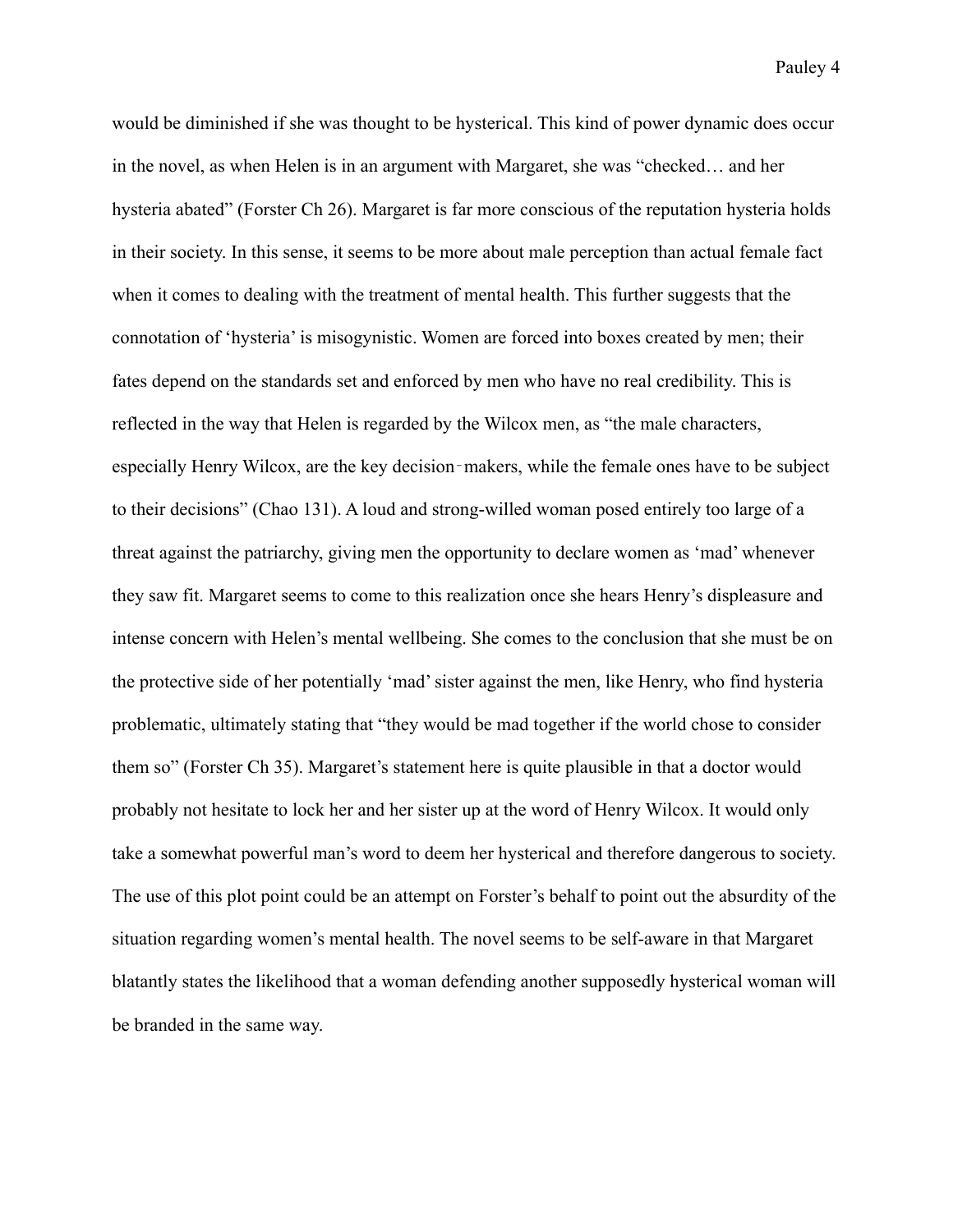Because of her societal placement and presence within the lives of the Wilcoxes, Helen serves as a good example of the potential consequences of 'madness' or hysteria. When Henry is made aware of Helen's supposed mental state, he intends to do something about the issue. He hatches a plan to have a doctor forcibly see Helen and proceed from there in whatever way he sees fit, most likely resulting in forced treatment and removal. This is obviously a horrendous and aggressive plan that Henry has formulated, as the narrator even states that "the plan that he sketched out for her capture, clever and well-meaning as it was, drew its ethics from the wolf-pack" (Forster Ch 34). From this perspective, Henry appears to be ready to treat Helen's assumed condition with sinister and aggressive means in order to make himself more comfortable. Forster also seems to be exposing the power dynamic surrounding women's mental health in writing that "the pack was turning on Helen, to deny her human rights, and it seemed to Margaret that all Schlegels were threatened with her" (Forster Ch 35). In these mentions of "the pack," Koerber's idea of hysterical women being "menaces to society," or at least the threat of them being menaces to society, rings true. Henry sees removing Helen as the only viable option for the scenario, as a 'mad woman' is extremely inconvenient to him and his lifestyle. Seeing ill people as hindrances allows Henry, and presumably many other powerful men, to check their humanity at the door and accomplish what needs to be done in order to further their own comfort by any means necessary. With this notion of a remorseless "pack," Forster seems to be dehumanizing Henry and his intentions. The male perspective is portrayed as animal and savage-like, suggesting that the reader should be critical and wary of the way that Henry is approaching Helen's mental health.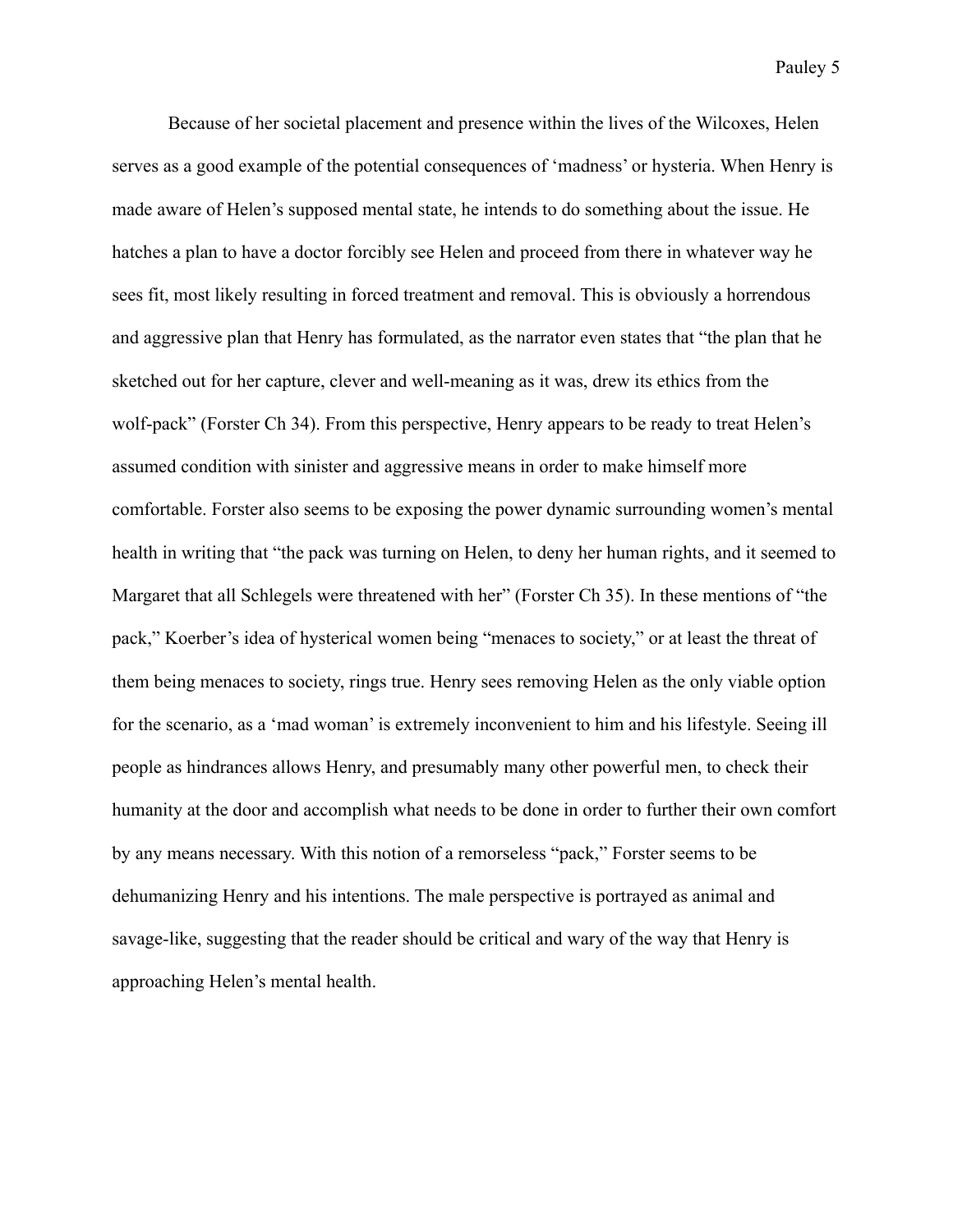Though not as intensely as her sister, Margaret battles with notions of hysteria in her own right, offering another subject for the critique or reinforcement of negative mental health stereotypes in the novel. Of course, she is directly involved in the discussions and defense of Helen's sanity, but Margaret's mind also comes into question after she leaps from a moving vehicle in order to get a look at a dead animal. Scraping up her hands and causing quite a scene, the male characters with Margaret at the time of her debacle make lots of commentary on the question of her mental health. In the wake of this event, it is said that "Albert had flattened out a cat, and Miss Schlegel had lost her nerve, as any woman might" (Forster Ch 25). It first seems problematic that Charles would automatically attribute her actions to fitting in "too well with their view of feminine nature" that the narrator notes of the male characters in the scene; Margaret is criticized for showing any sign of emotional distress over witnessing roadkill, but it also seems incredibly unfair to assume that her outburst stems from her being a woman (Forster Ch 25). In this instance, it is clear that what many men understood to be hysteria was an acceptable justification for any emotional behavior they did not understand or exhibit themselves, as "irrational behavior" was regarded as one of the most prominent symptoms of the condition (Kang 32). Charles also goes as far as to regard the incident and Margaret's behavior as disgraceful and embarrassing to the Wilcox family. The societal stigmas around mental health and hysteria threatened sufferers with social and reputational consequences, which only further pushed women to comply with patriarchal standards and try to avoid the label of a hysterical woman. This dramatic scene in the novel marks when Margaret undergoes many "psychological turns," and must start to come to terms with her own thoughts and feelings under the stress of residing in such a male-dominated and judgmental society (Chao 145). Psychological stress and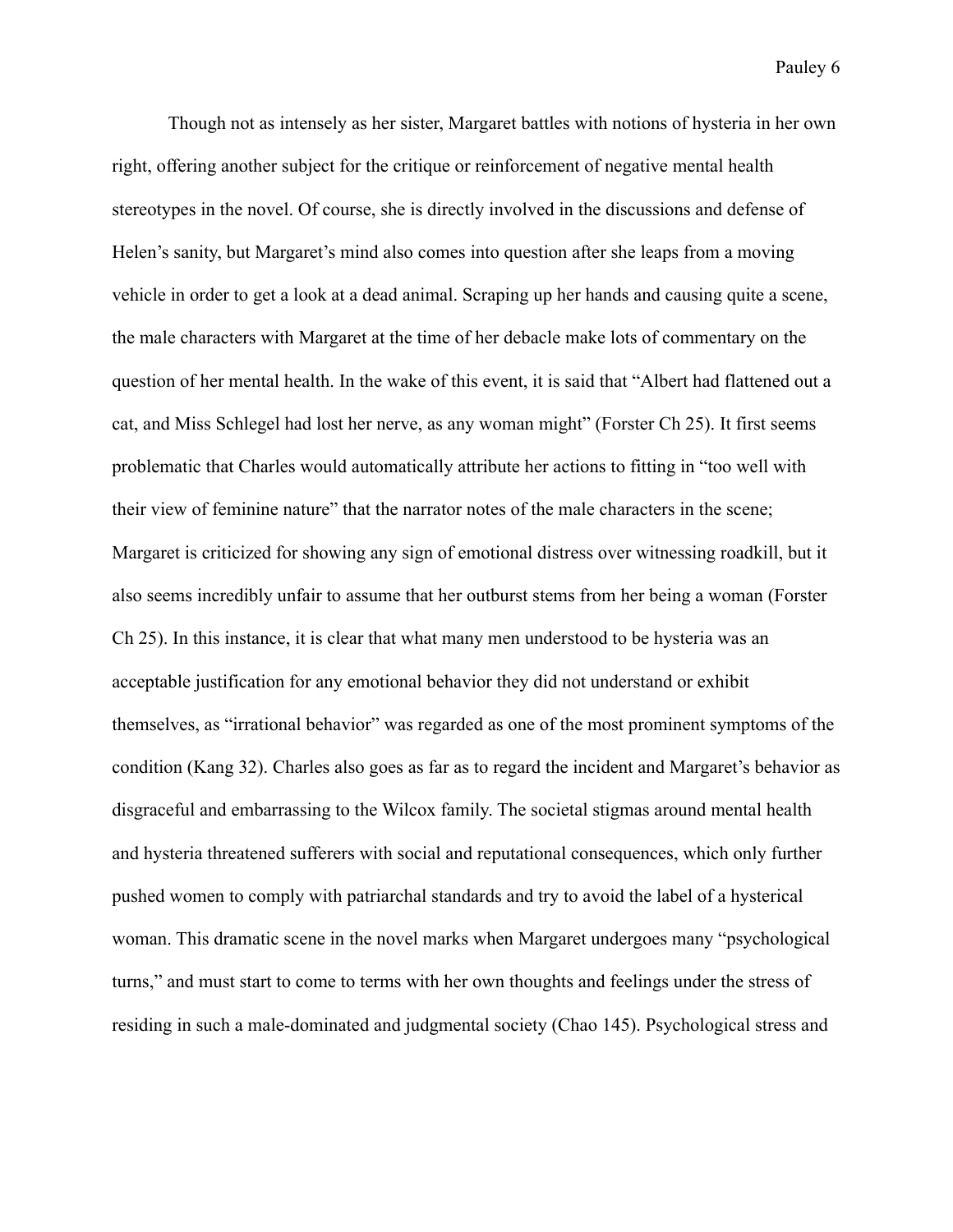actions like Margaret's would likely be enough for a man to deem a woman emotionally 'disturbed' and in need of male and medical intervention.

In addition to Margaret's own run-in with supposedly irrational emotions, she also adopts some of Helen's politically charged and revolutionary thoughts, once again evoking the characteristics of hysteria in the minds of her male companions. Forster seems to connect Margaret's fit of hysteria with a political agenda, as after jumping from the car, she is described as "a woman in revolt" and a woman that "means mischief" by the men in the scene (Forster Ch 25). From Margaret's perspective, she can see from the behavior of the men in the vehicle that "the whole system's wrong, and she must challenge it," but from the male perspective, her actions mean that she must be discounted and silenced because of the dangers hysterical women carry (Forster Ch 25). These moments of defiance would mark Margaret as strong-willed, which, in turn, would dismiss her as a hysterical woman, much like Helen. Margaret does make some bold and revolutionary observations during the scene, but it is not the first time her progressive ideas have come to light. Earlier in the novel, it is established that both the Schlegel sisters are foils to the Wilcoxes in their values and general political opinions. In a disagreement with Mrs. Wilcox, the narration notes Margaret's dissatisfaction with her inability to truly speak out against men; "What right had such men—But Margaret checked herself. That way lies madness" (Forster Ch 13). Margaret is quite aware at this moment that if she were to speak up or challenge a man, she could immediately be perceived as 'mad' or hysterical. This passage makes it clear to the reader that suffering from a mental illness would not be received by society well; 'madness,' even if untrue, will only make a woman's life exceedingly more difficult and disadvantaged. It is also clear that a woman would not be taken seriously if she were perceived to be mentally ill, leaving them to be disregarded and ignored instead of listened to.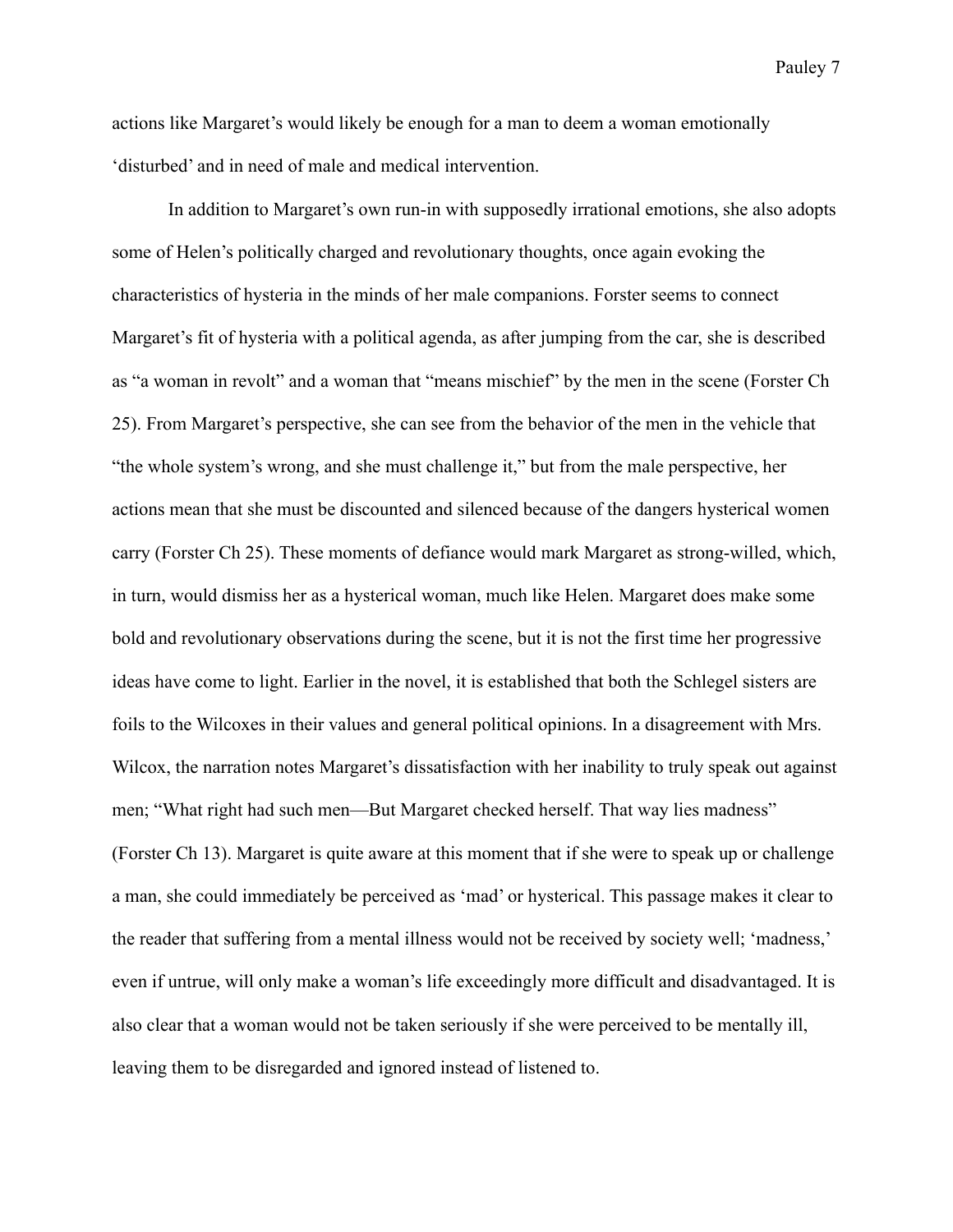Margaret feels this struggle again when Henry wants Helen to be sent away for psychiatric treatment. The narrator takes on her voice, exclaiming, "How dare these men label her sister!" (Forster Ch 35). Again, Margaret is painfully aware of the mistreatment women are facing from the male perspective on mental health and female weakness. She also seems to be offering some very perceptive social commentary on normalizing judgment and misogyny, drawing attention to the fact that men are able to categorize women however they see fit. In line with the process of normalizing judgment, women that do not fit into their expected roles would be assigned the negative label of hysterical, as "When someone deviates from the norm, they immediately are classified as abnormal, substandard, pathological, criminal, or deviant" (Lorentzen). If Forster is, in fact, following the steps of normalizing judgment with Margaret and his female characters, his novel could be trying to critique this process, demonstrating to the readers how harmful and unsupported the notion of a hysterical woman is. This battle with male notions of mental health and societal implications of being declared 'mad' comes to a head when Margaret stands up to Henry. She has taken up the role of Helen's protector and advocate, directly revolting against Henry's wishes regarding her sister, and she also finds her voice in holding accountable for his unjust and unacceptable behavior. In this satisfying moment, Margaret says, "No one has ever told what you are—muddled, criminally muddled. Men like you use repentance as a blind, so don't repent. Only say to yourself, 'What Helen has done, I've done'" (Forster Ch 38). Margaret breaks down Henry's idea that he is better than Helen or that Helen is a completely different kind of person from him because of her actions. This is Margaret's big moment of defiance, declaring that he is not above everyone else because he is a man. Of course, this altercation and moment of resistance are short-lived as Margaret is still a woman in the early 20th century with no way of existing outside of patriarchal control, as she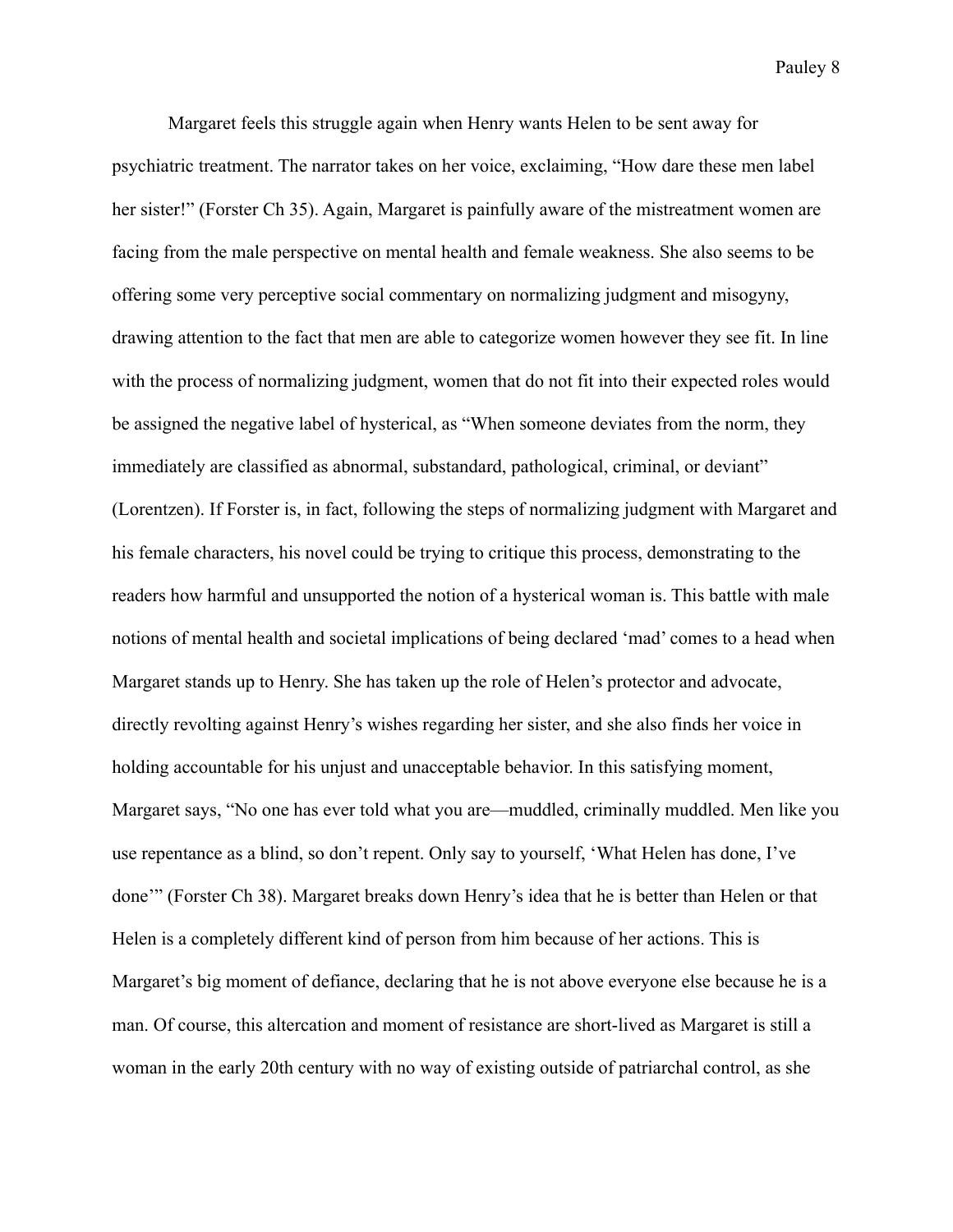must 'forgive' Henry for his discretions and carry on as his wife. The system of normalizing judgment and the expectations of female dependence force Margaret to fall back into her marriage even after standing up to her husband. This scene still holds monumental weight, being that "Margaret proves to have the strength to transcend personal anguish" (Wyatt-Brown 28). Margaret is able to speak up and call out a man without being deemed and punished as a hysterical woman. Her determination to speak her mind is stronger in this moment than her fear of being judged or disregarded as hysterical.

As a woman married to Henry Wilcox, Margaret Schlegel had to endure her husband's sexist beliefs surrounding hysteria and women's mental health in general, but she follows in the footsteps of Ruth Wilcox, a woman who had to face many of the same struggles. Dying rather early on in the novel, Ruth's main role in the story seems to gesture towards an emphasis on mental health and the treatment of ill people. It is directly said early in the novel that Mrs. Wilcox "was inclined to hysteria," giving the reader a direct usage of Forster's mental health vocabulary (Forster Ch 10). This already establishes Ruth as a mentally weak or struggling character, making 'madness,' illness, or hysteria a signal of her to the reader. The idea is extended after her death and attempted willing of Howards End to Margaret, as the narrator claims that "The appeal was too flimsy. It was not legal; it had been written in illness" (Forster Ch 11). This statement completely discounts Ruth's final wishes and moments of life, sentencing her to be regarded as some hysterical dying woman who was trying to do absurd tasks in the wake of her illness. Henry and the Wilcoxes latch on to this excuse of illness, using it to justify themselves in destroying her will and taking control of Howards End as they see fit. This moment in the novel calls attention to the ways that mental illness could be taken advantage of, using a dying woman's supposed 'madness' to take control over the property. Besides using it for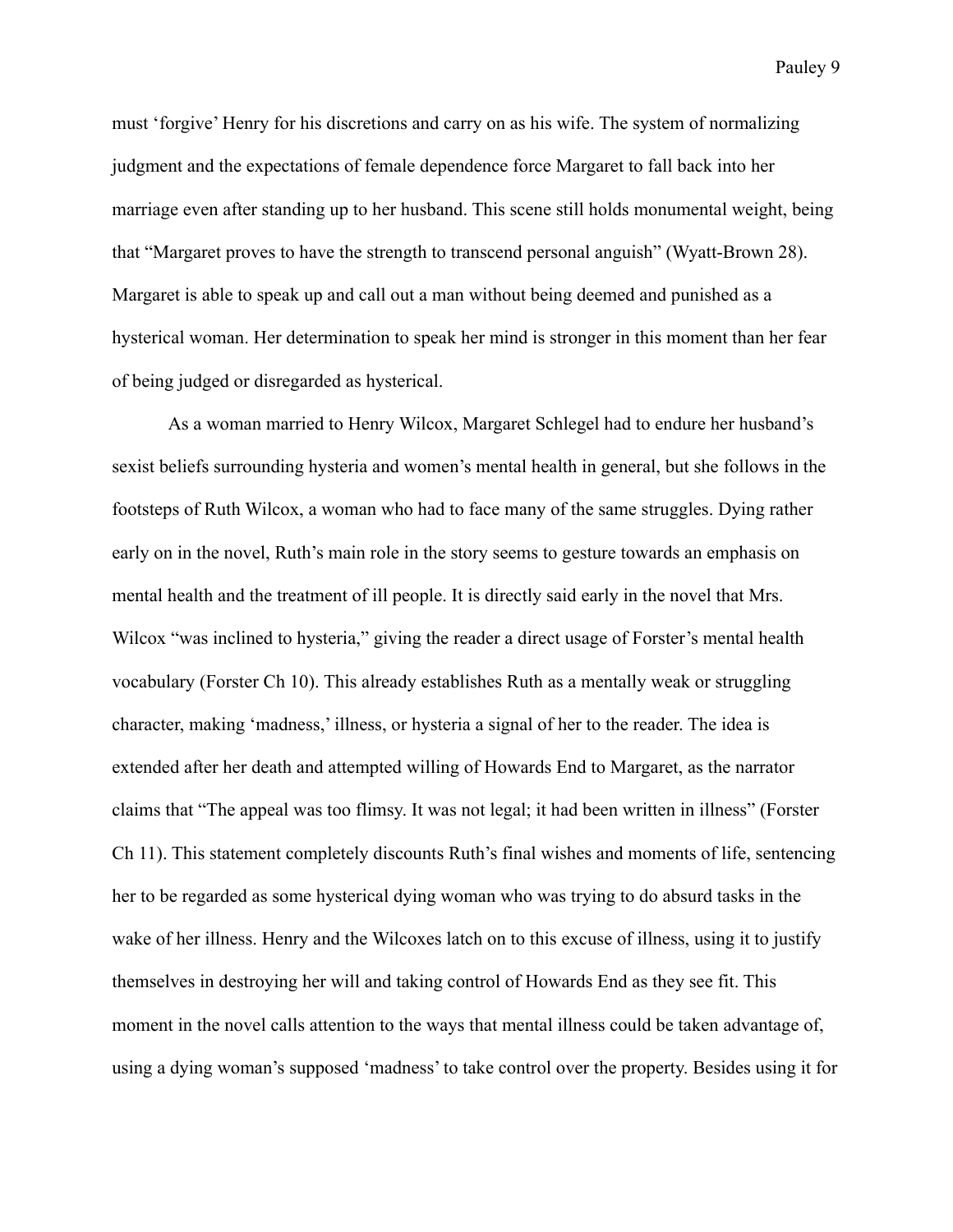personal gain, Jo Ann Moran Cruz argues that the Wilcox family seems to find Ruth's death as a "disturbing" and annoying inconvenience, worried about what other people within their social circles will think of their family ties to an ill woman (414). Cruz's note of this emphasizes that being labeled as or associated with the term 'hysterical' has consequences not only for the woman in question but also those close to her. The Wilcox family finds that in being close to their mother, they are all burdened by her perceived illness. Distancing themselves from Mrs. Wilcox aims to distance themselves from the concept of 'madness' and the unfortunate connotations that it entails. Their treatment of Ruth then reads more like a business relationship, as the narrator says "The practical moralist may acquit them absolutely. He who strives to look deeper may acquit them—almost. For one hard fact remains. They did neglect a personal appeal" (Forster Ch 11). In this passage, Forster's narrator seems to acknowledge the problematic nature of society's treatment of mental health, essentially stating that while the family had a reason for their treatment of Ruth and her will, they were still in the wrong for neglecting her wishes for the benefit of their own gain.

Forster connects Ruth to his other female characters and their experiences with hysteria, as Ruth Wilcox's suffering comes to light after her death, but when Henry attempts to force psychiatric treatment on Helen, the reader learns that he also extended this barbaric and unkind attitude to his first wife. The narrator very gravely states that Henry believed that "The sick had no rights" and that "one could lie to them remorselessly" (Forster Ch 34). Because of this sinister mentality, Henry had no problem leaving Ruth to die in a nursing home, instead of Howard End, the home she loved so much. His lies and disregard for her read like their marriage was a transaction to him; he did not view his wife as an equal or even really a valuable person. Because of this treatment leading up to her death and most likely her entire life as his spouse, Ruth's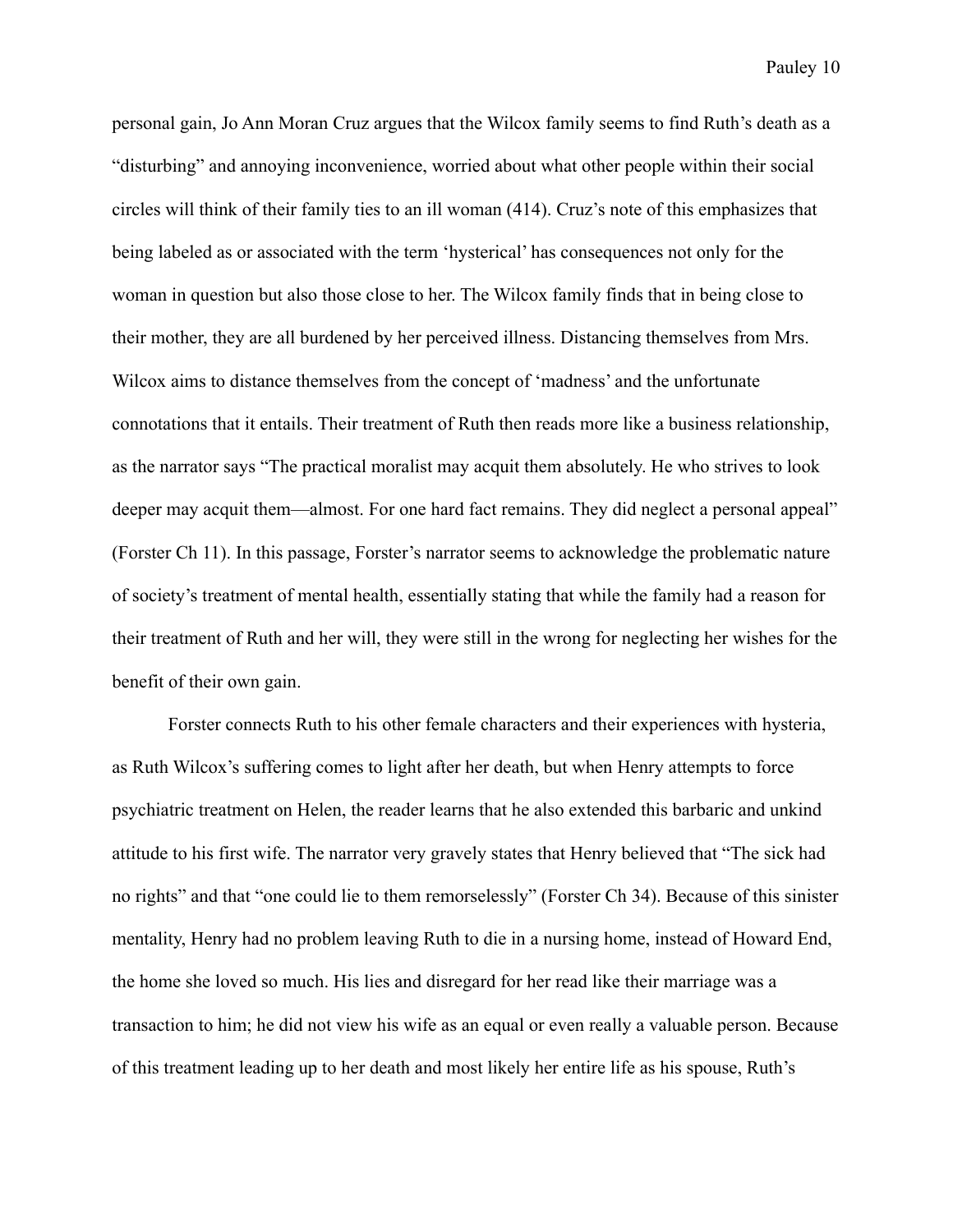storyline forces the reader to pay attention to her "emotional pain, her sense of betrayal, the injustices attending her last days, and the subtext of revenge in the novel" (Cruz 407). Illness and hysteria were used as tools to take Ruth's property away from not only her but also Margaret. From this perspective that Henry unapologetically holds, mental illness acts as an excuse to dismiss women and their happiness or wishes.

Forster's use of Henry and the ways that he treats women in the novel offers many chances for readers to question Henry and the role of society in the perception of mental health. His precise understanding and awareness of how normalizing judgment and societal standards function and exist give readers the opportunity to evaluate the social messages *Howards End* might contain surrounding hysteria and mental health overall. While his characters perpetuate and reinforce negative and harmful stereotypes of women's mental health, their conversations and interactions also present opportunities for critiquing these stereotypes, leaving Forster's text to be interpreted not only as an example of unfair judgments and ideologies but also as a possibility for change and reconsideration of these issues.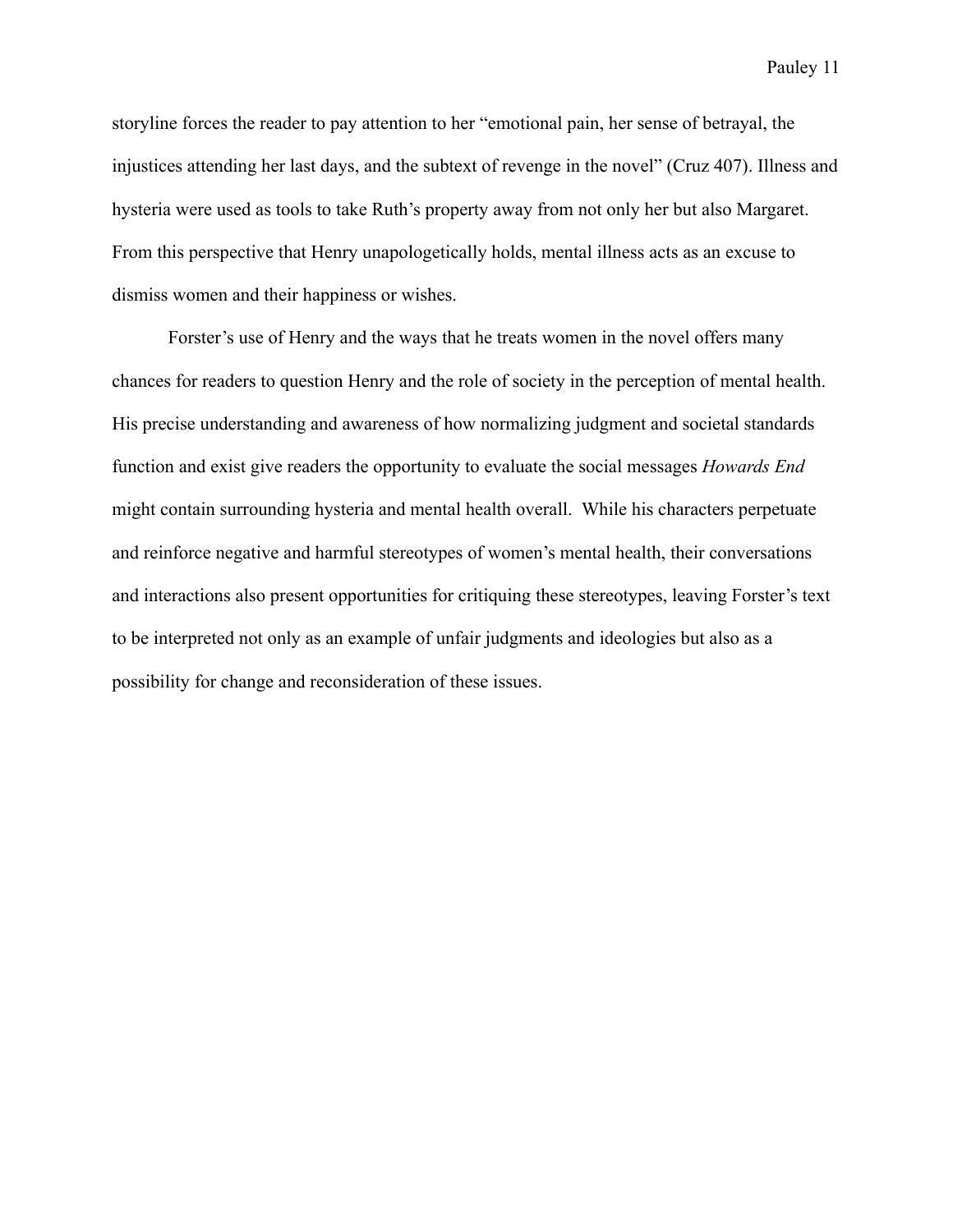## Works Cited

- Chao, Mei-ling. "Undisclosed Desire and Hidden Anxiety: A Rereading of the Gender Relations in E. M. Forster's Howards End." *Feminist Studies in English Literature*, vol. 20, no. 3, 2012, pp. 125–155. *EBSCOhost*, doi:10.15796/fsel.2012.20.3.005.
- Cruz, Jo Ann Moran. "Attending to Reading E. M. Forster: Howards End and Ruth Wilcox's Unattended Death." *Modern Fiction Studies*, vol. 61, no. 3, 2015, p. 404–422.

Forster. E. M. *Howards End*. 1910. Project Gutenberg, 2008. <https://www.gutenberg.org/files/2946/2946-h/2946-h.htm>

- Garvey, Mary. "Hysteria." *Clinical Acupuncture & Oriental Medicine*, vol. 2, no. 4, Elsevier Ltd, 2001, pp. 221–227, doi:10.1054/caom.2001.0109.
- Kang, Minsoo. "The Question of the Woman-Machine: Gender, Thermodynamics, and Hysteria in the Nineteenth Century." *SubStance: A Review of Theory and Literary Criticism*, vol. 47, no. 3 [147], 2018, pp. 27–43. *EBSCOhost*,

search.ebscohost.com/login.aspx?direct=true&db=mlf&AN=2019400026&site=ehost-liv

e.

- Koerber, Amy. *From Hysteria to Hormones : a Rhetorical History*. The Pennsylvania State University Press, 2018.
- Lorentzen, Eric G. "Foucault's normalizing judgment, deviancy and Woolf's Mrs. Dalloway." *Virginia Woolf Miscellany*, no. 70, fall 2006, pp. 11+. *Gale Literature Resource Center*, link.gale.com/apps/doc/A297555287/LitRC?u=viva\_mwc&sid=bookmark-LitRC&xid=5 f6b8dca.